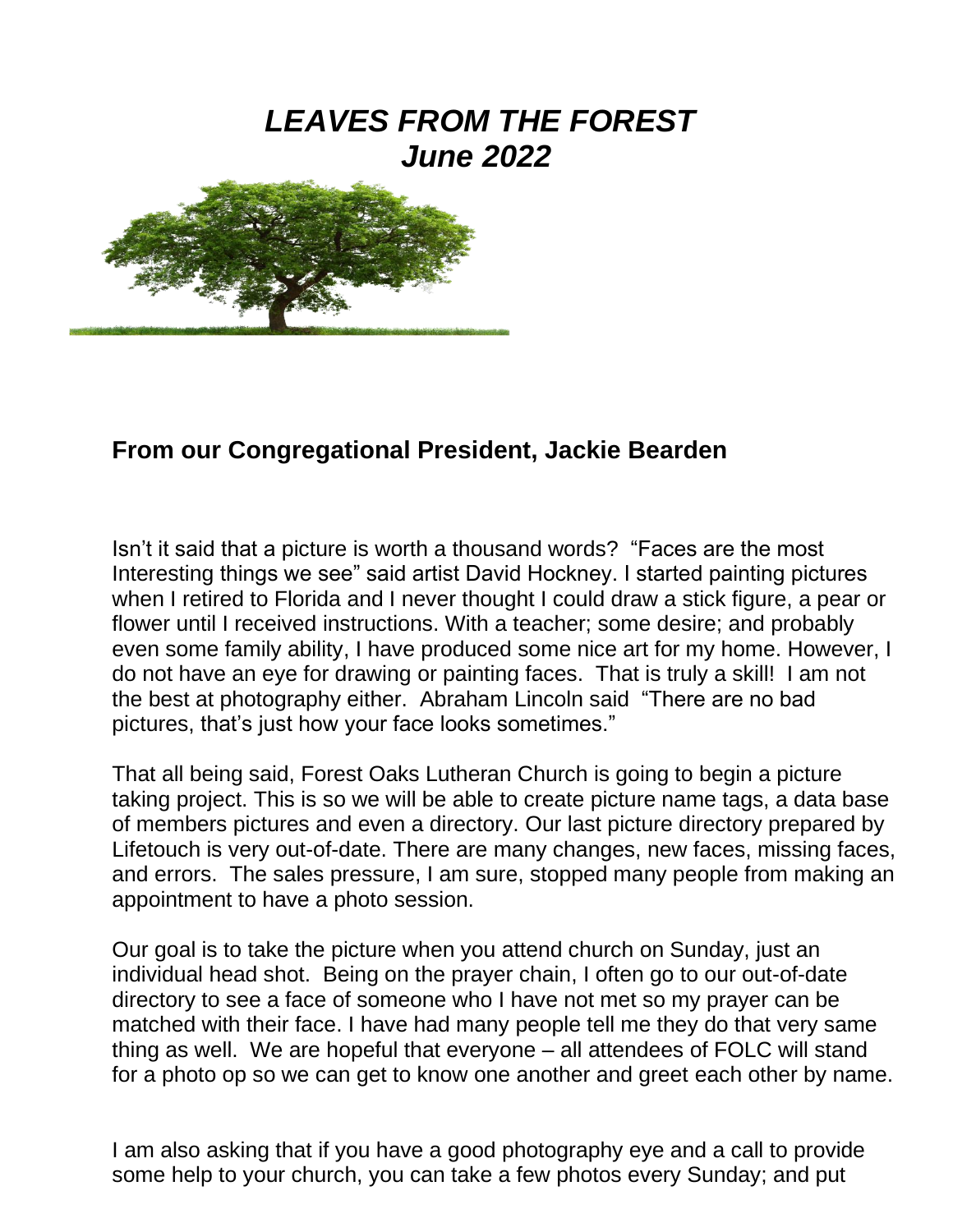these photos on a flash drive. Someone else (Judy) will be able to edit the pictures. Judy Ward already has a template made for the name tags, and Eloise Emke is helping to find a holder for the name tag. With Casey Braun's help we will find a solution for a data base to store these pictures to create a living directory.

Picture taking will begin in June, and this project may be ongoing as we receive new members.

Actress Lauren Bacall said, "I think your whole life shows in your face and you should be proud of that."

God Bless you,

Jackie Bearden

517-896-6880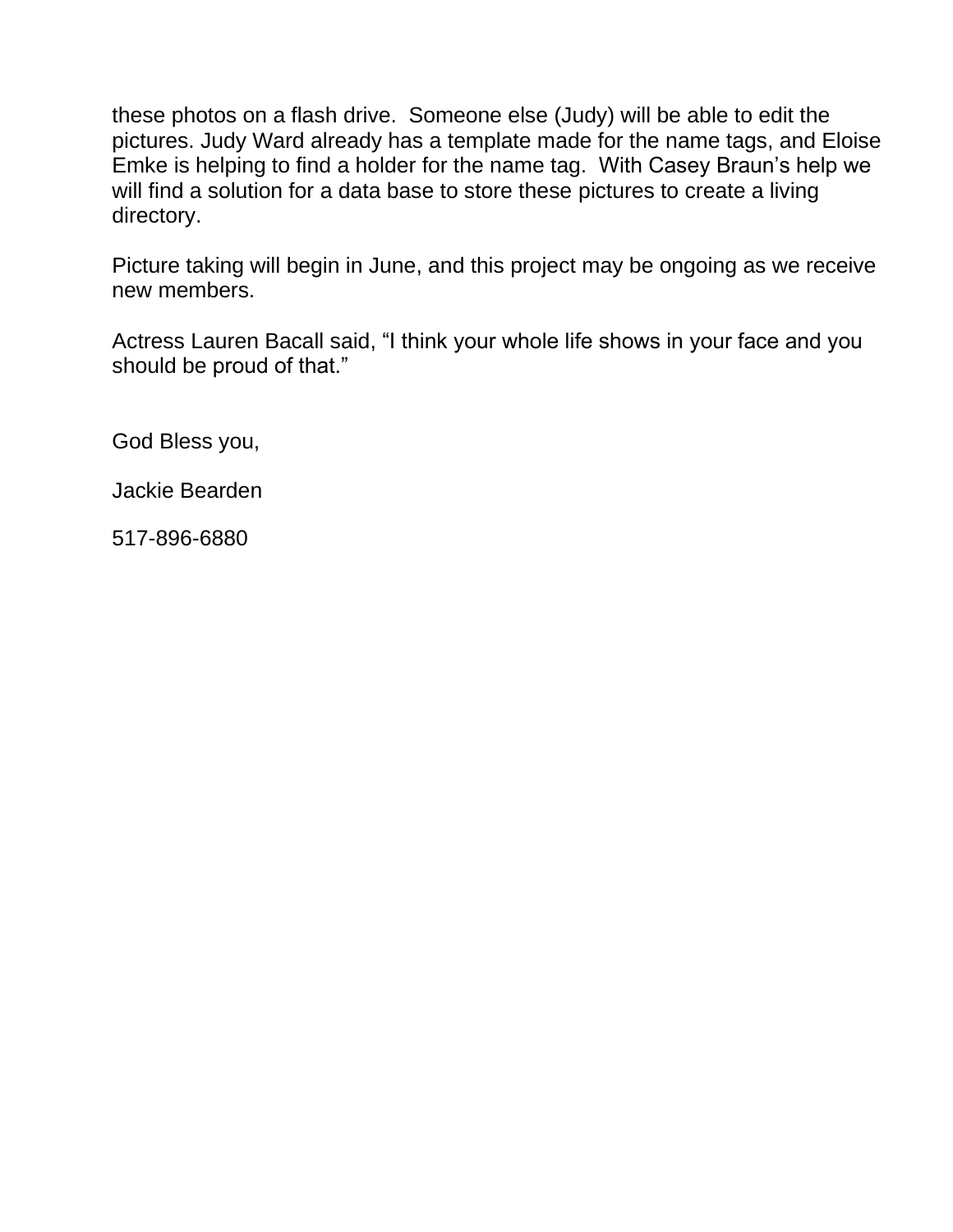# **SUNDAY SCHOOL NEWS**

As many people are already aware, we have returned to in-class Sunday School. To my dismay, attendance has not been the greatest. Marlene Kuhn continues to help out and Jodell Burgdorf has been making the beautiful bulletin boards outside of the Sunday School room. The positive side to having lower attendance is we have been able to add some religious games to the class! Besides the lesson and crafts, the children have had fun learning more about the different people in the Bible and learning which books belong in the Old or New Testament.

Even though attendance has been down, those who have been here also have done their part with acolyting! Great job done by Angela, Emma, and Ethan!

Please continue to pray for Laurel and her family as she continues to be a fierce warrior against leukemia and pray for the FOLC Sunday School to grow!

Mark your calendars...VBS will be held July 11<sup>th</sup>-15<sup>th</sup>! Marlene Kuhn will be the leader of VBS this year. Feel free to contact her if you would like to help!"

#### **Caryl Kellerman**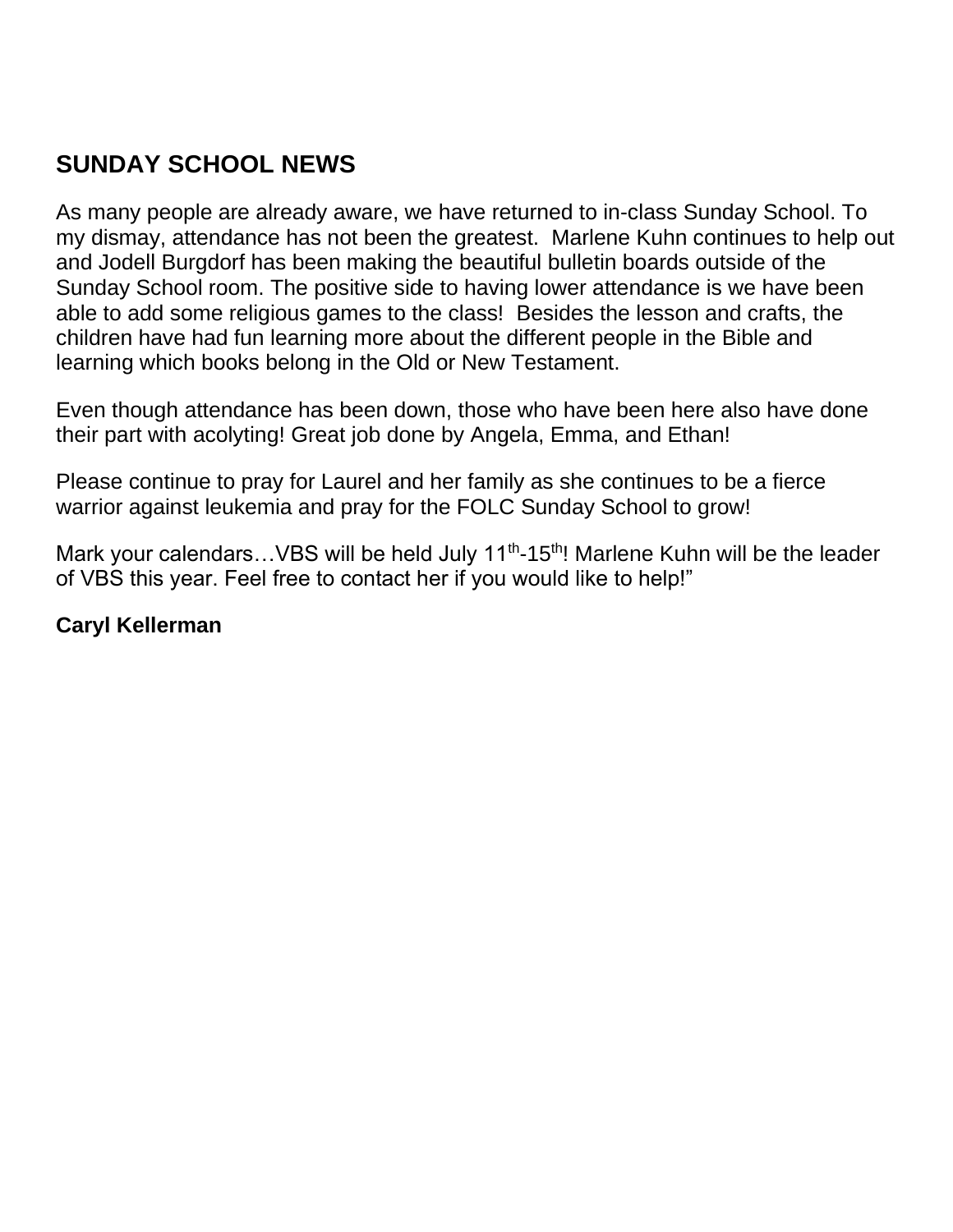

# **Vacation Bible School – July 11 – 15, 2022**

**Rainforest Explorers**

**Jesus Leads the Way**

*Oh, the depth of the riches….of God! Romans 11:33*

Our theme this year is "Jesus leads the way". We will learn how Jesus is our ultimate guide in the rainforest and throughout our lives. We might feel lost, but He will show us the way. He will never leave us. He treasures us so much!

At VBS the children will learn through Bible stories, Bible verses, songs, crafts, games, and snacks. We will need lots of children to attend as well as adult and teenage helpers. Please join us this year as we explore how Jesus will show us the way.

There is a VBS sign-up clipboard in the narthex or contact Marlene Kuhn for the many ways to help with our VBS.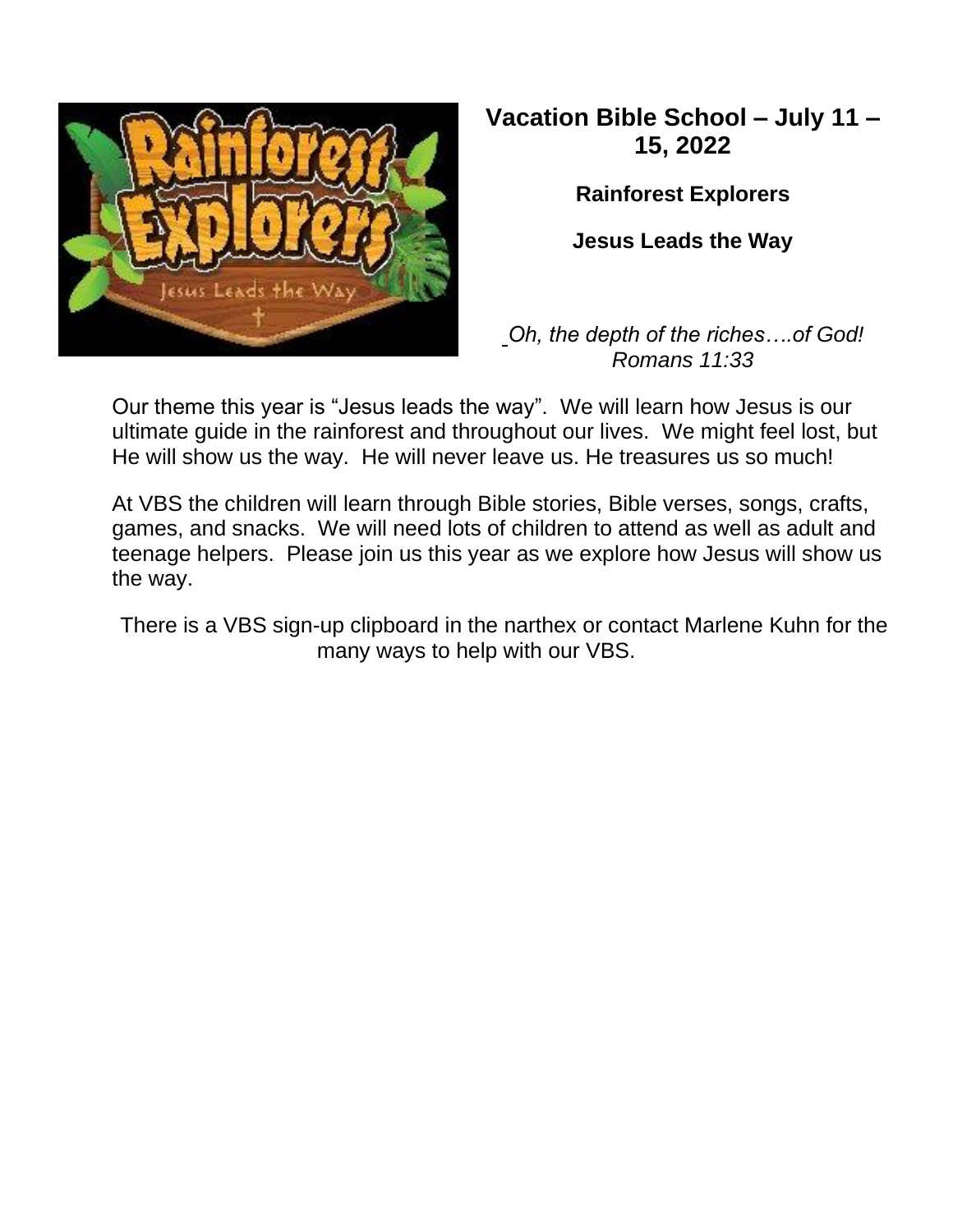#### **WOMEN'S GUILD NEWS**



April was a busy month and I would like to tie up some loose ends. The new address for Darleen Keck is 50 Largo Dr., Hot Springs Village, AR 71909-7970. Her thank you note is on the bulletin board behind the sign-up center. You will also find the address' of our two Adopt a Seminary Students from Fort Wayne, Anthony Mandile, at St. Paul's Lutheran, 39 Prospect St., New Hartford, Ct. 06057-2221 and from St. Louis, Tim Schulte, In care of St. Paul's Lutheran Church, 401 S. Main St., Concordia, MO. 64020. We

have sent each a \$1,000.00 donation to help them complete their studies, but Pastor Fischer says encouraging cards or letters are so important at this stage of their career.

We are proud and happy to say we have given the rest of our Charity donations to Redeeming Life of \$1000.00, Future Maintenance Fund FOLC of \$1000.00 and to our Food Pantry \$1000.00. The Timber Pines Tennis Club has also given our Food Pantry \$1200.00 as part of their Charity giving.

Our last meeting was on Wednesday, May 4<sup>th</sup> at 10am. After our business meeting, Pastor Fischer installed a complete new Board of Directors for the 2022/2023 term. Bonnie Wright, President, Marlene Kuhn, Vice President, Miki Snyder, Secretary and Barb Stamer as Treasurer. Congratulations to all! We then enjoyed a celebration tea lunch and shared our tea cup stories. We assigned volunteers to pass out Mother's Day Devotion booklets next Sunday.

Remember on May 21st at 11am there will be a Memorial Funeral for Pastor Milton and Jan Lehr with a luncheon to follow. The Board of Directors will have a planning committee meeting on August 3rd at 10am in the conference room. I wish everyone a safe and fun summer.

Your president,

Bonnie Wright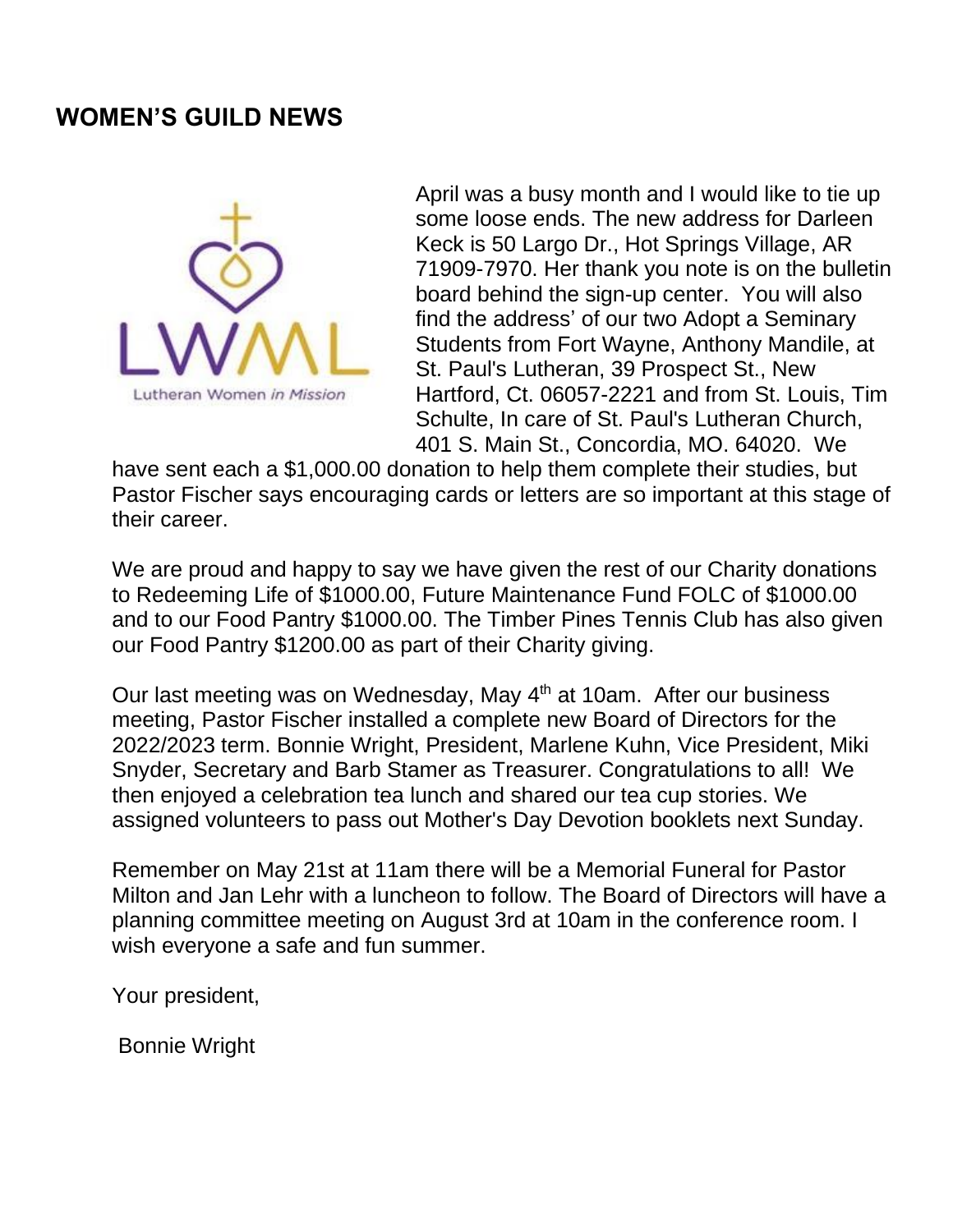# **QUILTING FOR CHARITY**





**QUILTING FOR**

**CHARGE CONSTRUCTION** 





 **Summer Solstice – June 21st**

God has been blessing us with a beautiful springtime. Even with the pollen in the air, one must revel in the green grass, trees and the lovely blooms all around us. We have renewed hope through the resurrection of our Savior and by watching the regeneration of the plants springing to life after the chills of winter which caused them to become dormant. Let us rejoice, yet again! God is good! Jesus is risen! Share the joy!

The quilting ladies have continued in their pursuit of making life better for others through the work of our hands and hearts. We were blessed to receive a new member this past month. Sherri is an experienced quilter and has belonged to other quilting groups. She has brought new ideas with her so we have a new project to incorporate into our efforts. We will be using all our leftover scraps of fabric by stuffing them into a pillowcase that will be sewn shut to make a soft bed for animals at the animal shelter. All kinds of fabric can be used for the stuffing so we will waste nothing while still making quilts, etc. Our assembling of quilts continues. It is nearing the time to start on our Christmas items so the creative juices will be flowing for new ways to raise funds for our Christmas charities.

Our completed projects are seen here: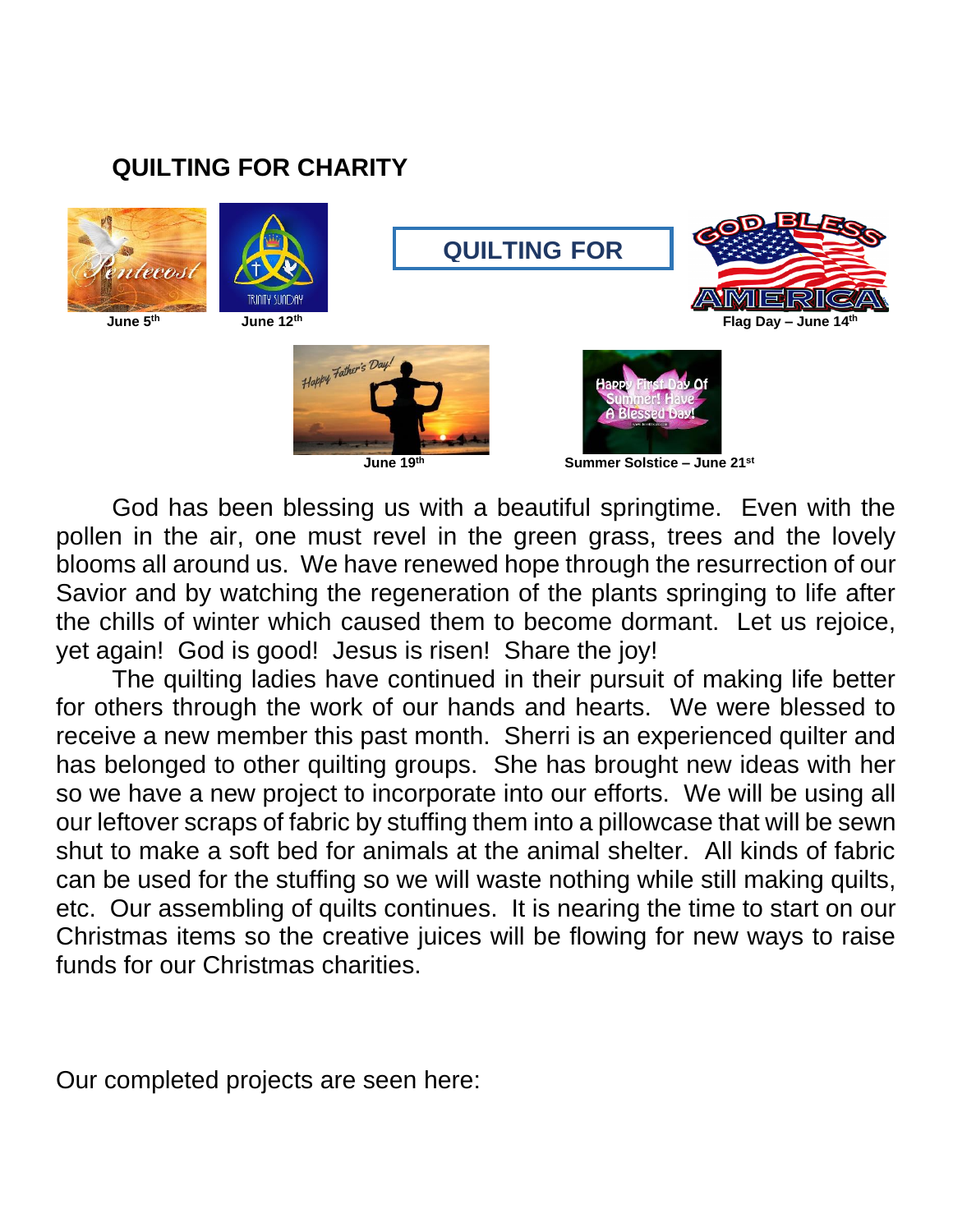

**Quilts for Lutheran World Relief ~~~~~ Baby quilts by Darlene** 

On May 9<sup>th</sup> we celebrated Suzanne's birthday. Her photo is pictured below:



**Happy Birthday, Suzanne!**

If you are curious about our group and how you might fit in, please just drop by between 1:00 and 4:00 on any Monday at the Fellowship Hall. All are welcome. You need know nothing about sewing and you need bring nothing with you. Come as you are, no need to dress up. We are a casual group who share the love of being together and working while chatting. *BE ADVISED, IN OBSERVANCE OF MEMORIAL DAY, WE WILL NOT MEET ON MAY 30TH.* (I add that in case you read this prior to the end of May.) We will be getting together every Monday thereafter throughout the summer. We hope to see you sometime.

May your summer be blessed with the Peace of our Lord! Karen



**Body and Soul Food Ministry** It's hard to believe that the Body and Soul Food Ministry has been open for twelve years. We opened in May 2010 and by the end of May 2022, we have served over 106,000 people and over 5,500 families. We are in the process of updating our clients' information concerning address, phone number and number of members in the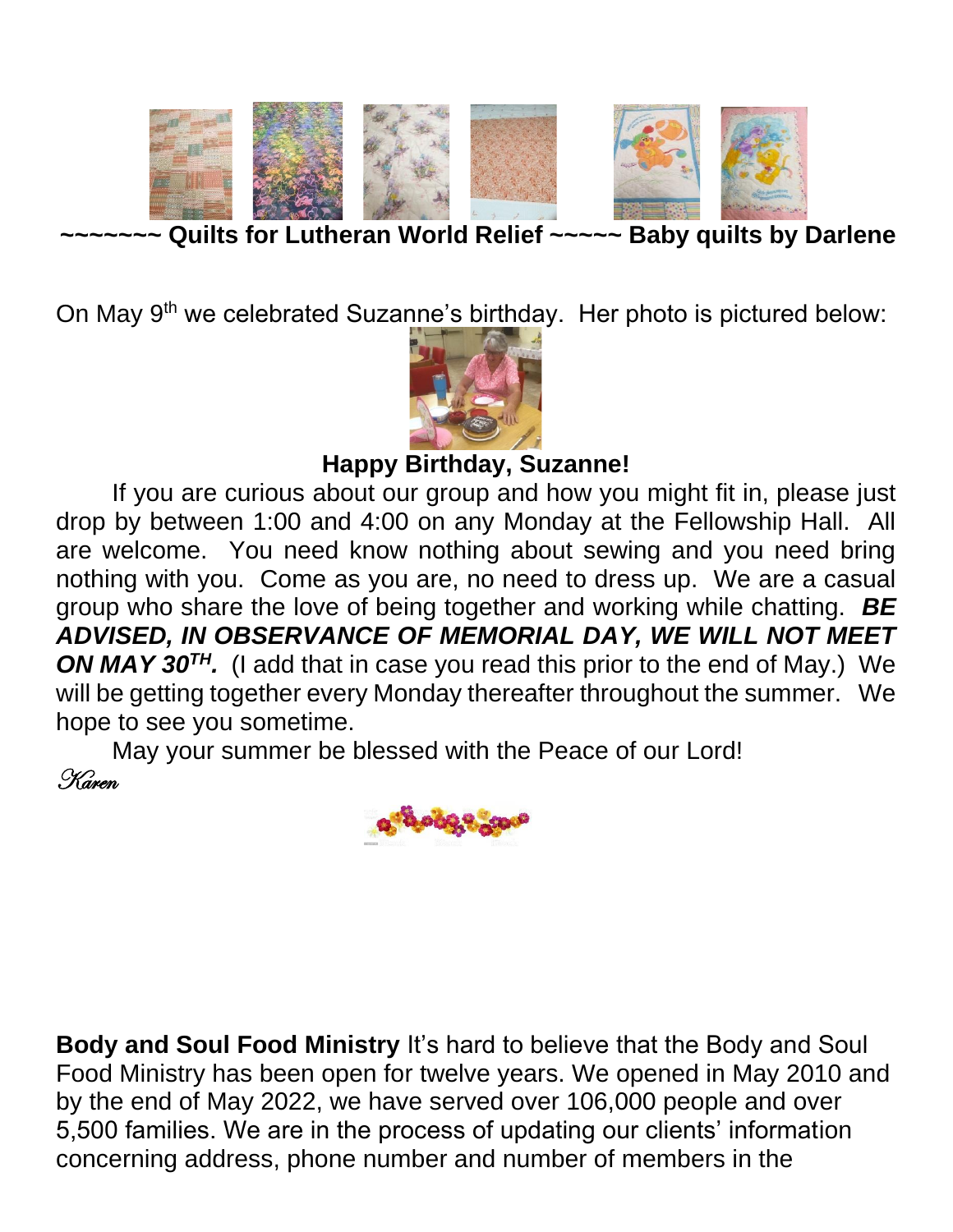household, along with proof of identification. Until the pandemic hit, we were personally interviewing each client, but for the past two years, we continued to serve our community with a drive-thru pick-up. We hope to begin interviewing in the near future. It helps us to get to know our clients better and we are able to better minister to their needs of body and soul. We continue to have our third Thursday Produce Drop, which is open for anyone with no restrictions and church members are welcome. It is drivethru between 10:00-11:00am. We also are providing USDA boxes to 70 seniors, who register and meet the age, income, and residency requirements. Many thanks to our wonderful volunteers for their dedication to serving our Lord with their service to our community.

# **What's Your 80?**

In honor of the 80<sup>th</sup> Anniversary of the founding of the Lutheran Women's Missionary League, Forest Oaks Lutheran Church has set a goal of collecting 80 of something each month. During the month of February, we met our goal of 80 boxes of cereal for our Food Pantry. In March, we filled baby bottles with donations for Redeeming Life, and in April we far exceeded our goal of jars of peanut butter and jelly. Our goal for May is 80 cans of pasta. Thanks to all who are contributing to meet these goals.

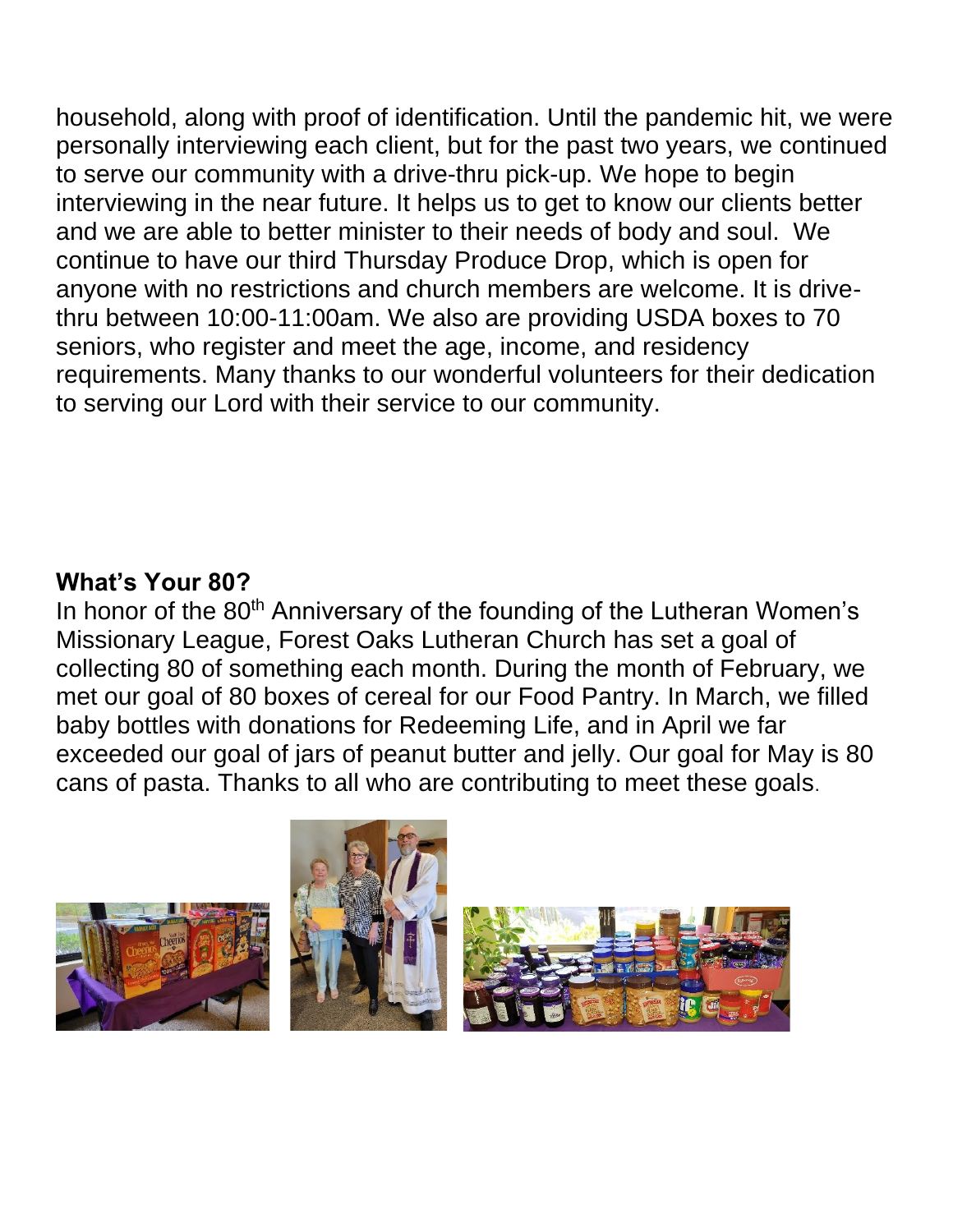**Finance Update** (from Jess Ward, Finance Committee Chairman): Through the month of April, income for the church has been well over our budget, which is fairly common for the winter months. Expenses have run fairly close to budget. The Finance Committee decided to add some additional money to Debt Reduction for three months from our Unspecified Funds to reduce our mortgage. After our May payment our mortgage balance will be around \$45,000. Our LCEF CD came due in March and then we worked with LCEF again and started a new CD for two years just to get a better rate. The money in the CD is equal parts of Endowment Fund and General Fund. The office copier was the Future Maintenance item for 2022 and since that is not a problem, our computer expert thought it would be a great idea to replace the computers in the front office, finance, and the Pastor's computer. The Finance Committee and the Church Council agreed and they are being replaced now.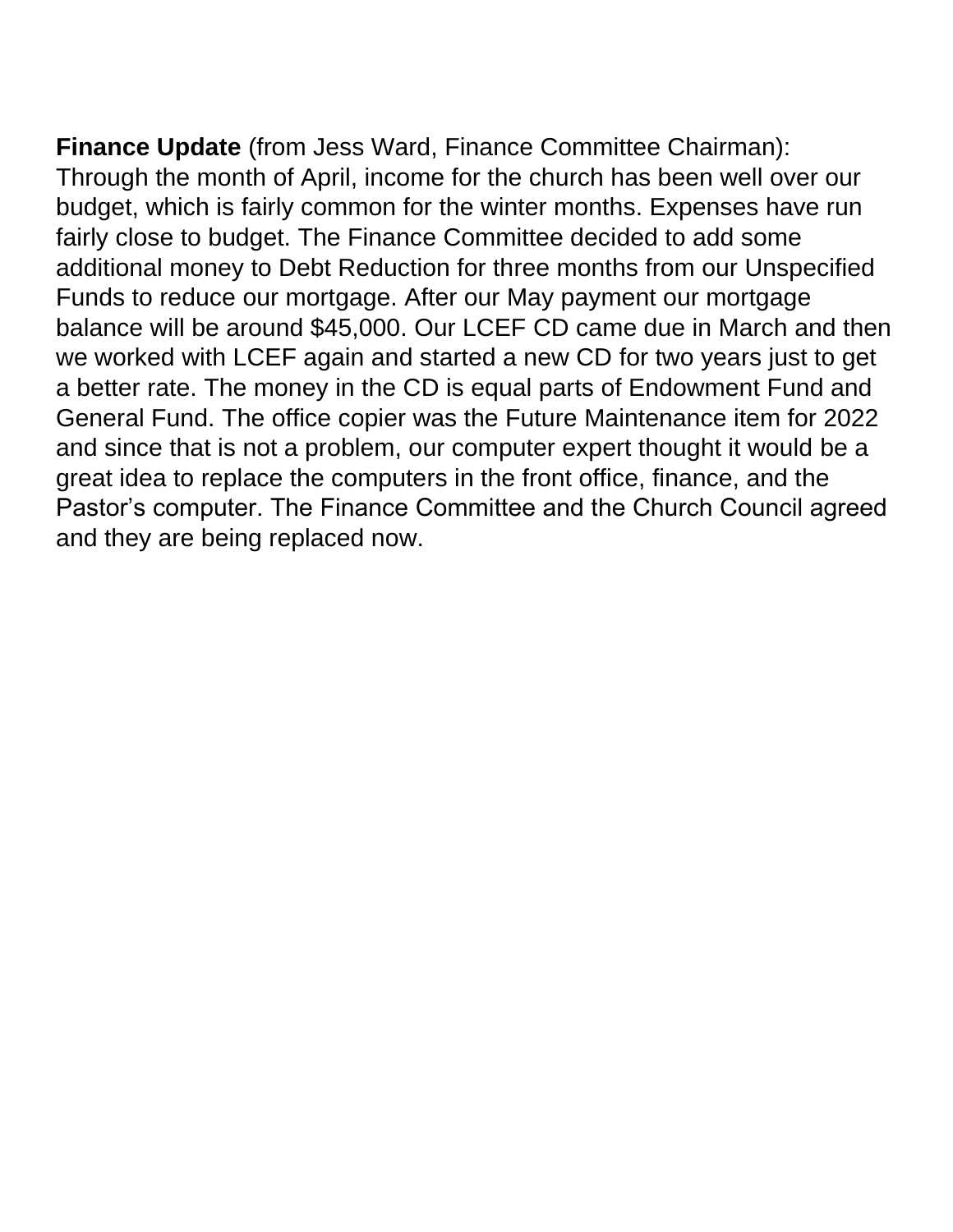### BIRTHDAY BLESSINGS TO ~

- 6/07 Debbie DiCono
- 6/08 Jodell Burgdorf
- 6/09 Barb Mourand
- 6/12 Starr Magaldino
- 6/19 Robert Lineback
- 6/21 Fallon Poholek
- 6/22 Eric Mutschler
- 6/24 Kimberly Lineback
- 6/25 Hank Hansen
- 6/29 Dennis Dix

### ANNIVERSARY BLESSINGS GO OUT TO ~

- 6/03 Steve & Terri Arndt
- 6/08 Gary & Ellouise Emke
- 6/10 Andrew & Sloan Fischer
- 6/12 Andrew & Starr Magaldino
- 6/17 Walter & Loretta Gilchrist
- 6/27 Carl & Bonnie Kolling
- 6/27 Hank & Joan Rullman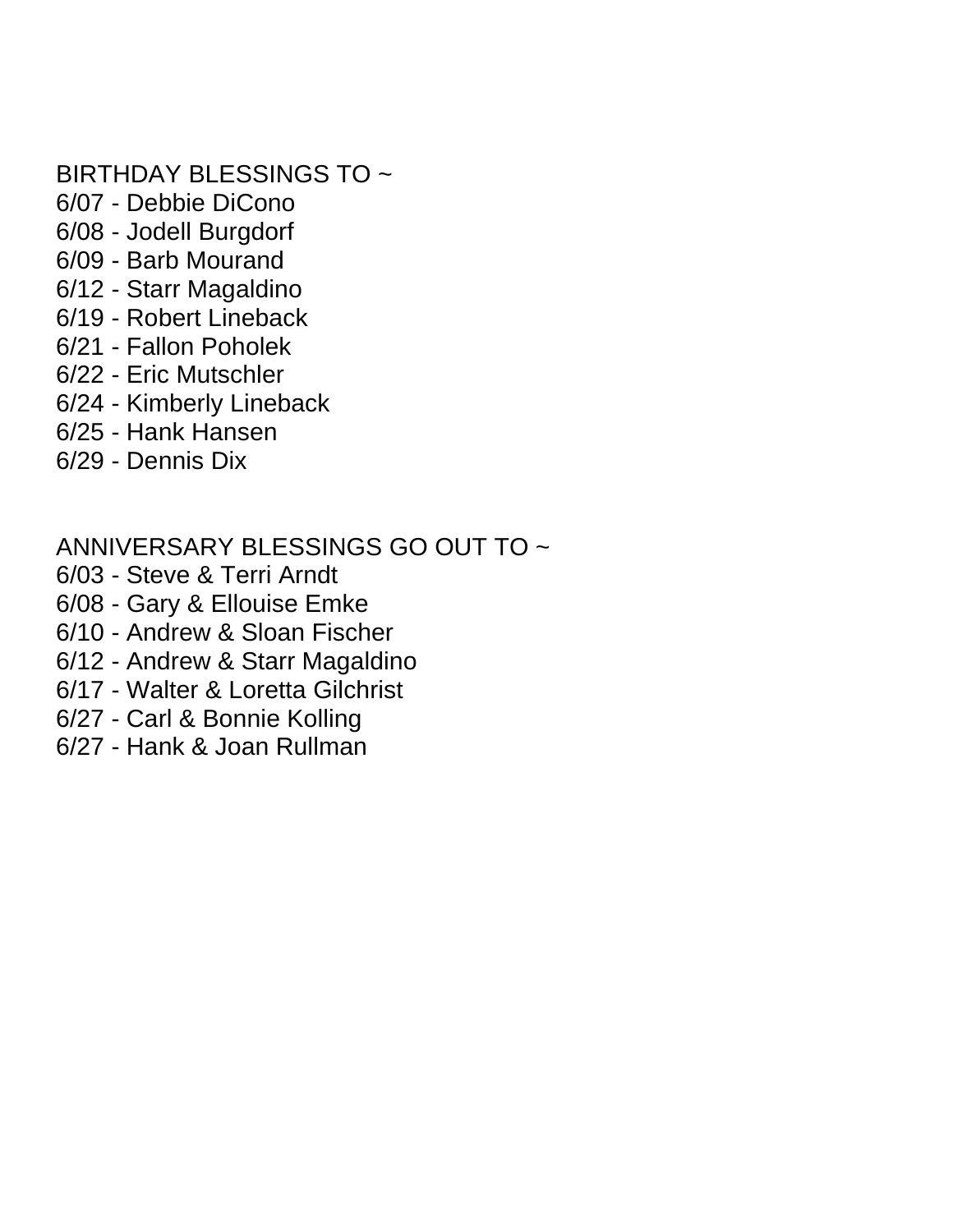Thank You

The Lehr Family would like to extend their gratitude to all who attended the Celebration of Life for Pastor and Jan Lehr. Thank you for the outpouring of love and beautiful sentiments. We are grateful for the legacy our parents & grandparents had created, for their service to Forest Oaks Lutheran Church for the years here. Thank you also to those who sent cards and notes to them when they moved out of Spring Hill. They loved getting these cards for special occasions and notes to say hi, especially during the years at Lutheran Haven. Our gratitude to you will remain in our hearts.

To my family at Forest Oaks Lutheran Church

I am so thankful and grateful to "all our family" at Forest oaks Lutheran Church for the cards, the flowers, the hugs, and the love and support my family and I received for Vivian's tribute. Ever since Vivian's passing on April 8<sup>th</sup>, Pastor Fischer and all of my church family have overwhelmed me with love and support, that I cannot hold back the tears. This is an experience that I never had before in my entire life. I never loved a woman as I have for Vivian for 34 years. She was unique in every way and a fun person to be with 24/7. I have a large void in my life and it is gratifying to be assistant to pastor and the food pantry. Thank you to my church family for being there for me and may "Our Lord bless all of you."

Faithfully Larry Schmitz